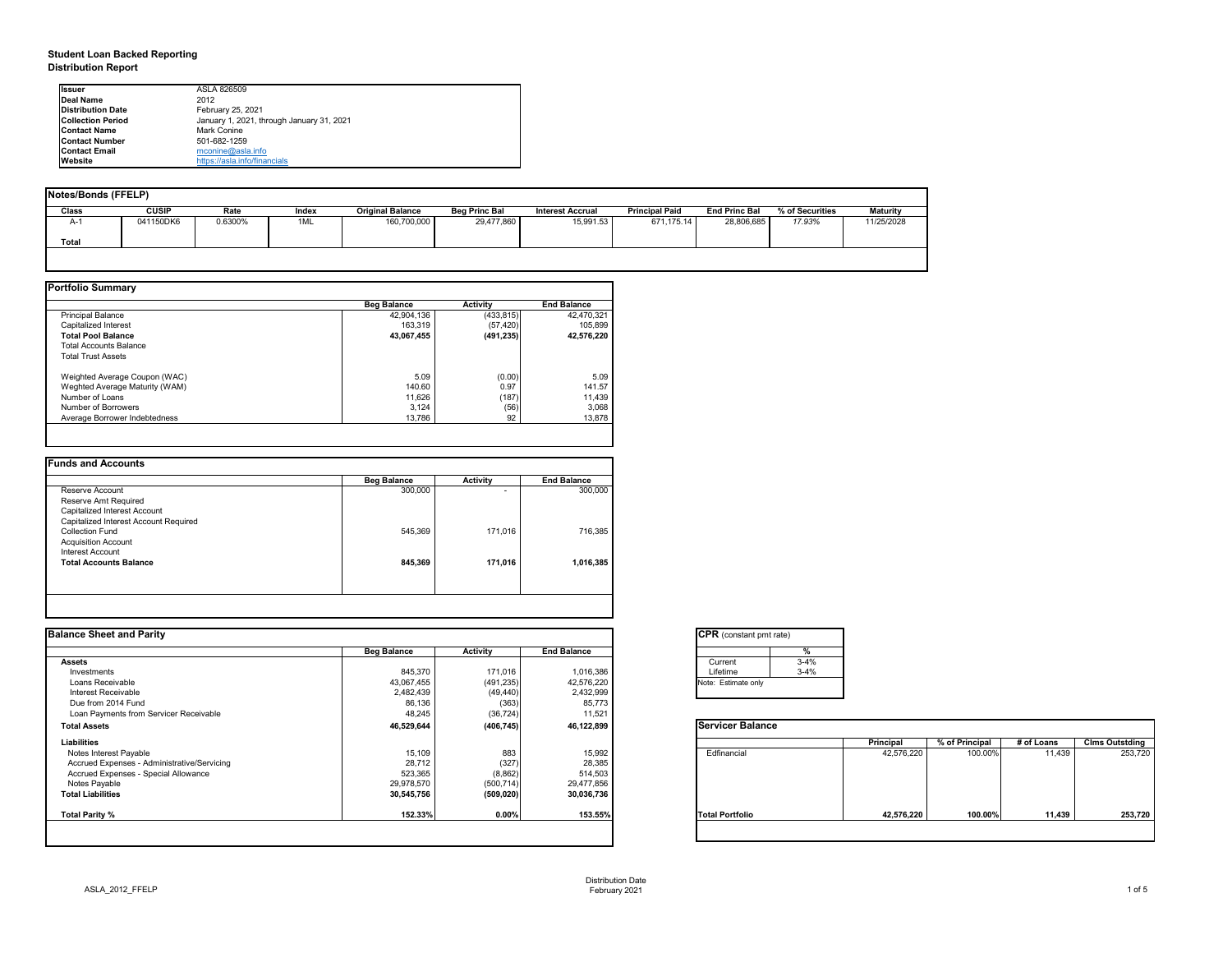### **Student Loan Backed Reporting Distribution Report**

|                           | # of Loans       |               | <b>Principal</b> |               | % of Principal   |               | <b>WAC</b>       |               | <b>WARM</b>      |               |
|---------------------------|------------------|---------------|------------------|---------------|------------------|---------------|------------------|---------------|------------------|---------------|
|                           | <b>Beginning</b> | <b>Ending</b> | <b>Beginning</b> | <b>Ending</b> | <b>Beginning</b> | <b>Ending</b> | <b>Beginning</b> | <b>Ending</b> | <b>Beginning</b> | <b>Ending</b> |
| In School                 | 10               |               | 64,728           | 64,728        | 0.15%            | 0.15%         | 5.62             | 5.62          | 118.38           | 118.38        |
| Grace                     |                  |               | 16,750           | 12,125        | 0.04%            | 0.03%         | 6.80             | 6.80          | 120.00           | 120.00        |
| Repayment                 |                  |               |                  |               |                  |               |                  |               |                  |               |
| Current                   | 7,344            | 7,393         | 25,321,204       | 25,483,606    | 58.79%           | 59.85%        | 5.30             | 5.32          | 153.02           | 153.73        |
| 31-60 Days Delinquent     | 397              | 423           | 1,675,983        | 1,851,725     | 3.89%            | 4.35%         | 5.52             | 5.45          | 146.95           | 136.68        |
| 61-90 Days Delinquent     | 234              | 269           | 1,138,190        | 1,150,712     | 2.64%            | 2.70%         | 5.63             | 5.38          | 137.23           | 143.86        |
| 91-120 Days Delingent     | 260              | 180           | 1,109,322        | 961,102       | 2.58%            | 2.26%         | 5.32             | 5.57          | 137.72           | 137.74        |
| 121-180 Days Delinquent   | 462              | 419           | 2,082,896        | 1,942,020     | 4.84%            | 4.56%         | 5.61             | 5.46          | 132.50           | 141.13        |
| 181-270 Days Delinquent   | 182              | 247           | 855,204          | 1,103,122     | 1.99%            | 2.59%         | 5.69             | 5.89          | 136.24           | 130.25        |
| 271+ Days Delinquent      | 77               | 65            | 303,889          | 286,433       | 0.71%            | 0.67%         | 5.56             | 5.16          | 148.82           | 120.07        |
| <b>Total Repayment</b>    | 8,956            | 8,996         | 32,486,688       | 32,778,720    | 75.43%           | 76.99%        | 5.36             | 5.36          | 149.84           | 150.12        |
| Forbearance               | 1,644            | 1,421         | 6,790,863        | 5,978,367     | 15.77%           | 14.04%        | 5.50             | 5.51          | 147.00           | 152.78        |
| Deferment                 | 943              | 940           | 3,482,851        | 3,499,740     | 8.09%            | 8.22%         | 5.16             | 5.14          | 135.79           | 136.54        |
| <b>Claims in Progress</b> | 64               | 64            | 225,576          | 241,864       | 0.52%            | 0.57%         | 5.61             | 5.33          | 146.85           | 137.09        |
| <b>Claims Denied</b>      |                  |               |                  | 676           | 0.00%            | 0.00%         |                  | 6.80          |                  | 85.00         |
| <b>Total Portfolio</b>    | 11,626           | 11,439        | 43,067,455       | 42,576,220    | 100.00%          | 100.00%       | 5.37             | 5.36          | 148.18           | 149.25        |

|                                     |                  | # of Loans    |                  | <b>Principal</b> | % of Principal   | <b>WAC</b>    |                  | <b>WARM</b>   |                  |        |
|-------------------------------------|------------------|---------------|------------------|------------------|------------------|---------------|------------------|---------------|------------------|--------|
|                                     | <b>Beginning</b> | <b>Ending</b> | <b>Beginning</b> | <b>Ending</b>    | <b>Beginning</b> | <b>Ending</b> | <b>Beginning</b> | <b>Ending</b> | <b>Beginning</b> | Ending |
| Current                             | 7,344            | 7,393         | 25,321,204       | 25,483,606       | 77.94%           | 77.74%        | 5.30             | 5.32          | 153.02           | 153.73 |
| 31-60 Days Delinquent               | 397              | 423           | 1,675,983        | 1,851,725        | 5.16%            | 5.65%         | 5.52             | 5.45          | 146.95           | 136.68 |
| 61-90 Days Delinquent               | 234              | 269           | 1,138,190        | 1,150,712        | 3.50%            | 3.51%         | 5.63             | 5.38          | 137.23           | 143.86 |
| 91-120 Days Delinqent               | 260              | 180           | 1,109,322        | 961,102          | 3.41%            | 2.93%         | 5.32             | 5.57          | 137.72           | 137.74 |
| 121-180 Days Delinquent             | 462              | 419           | 2,082,896        | 1,942,020        | 6.41%            | 5.92%         | 5.61             | 5.46          | 132.50           | 141.13 |
| 181-270 Days Delinquent             | 182              | 247           | 855,204          | 1,103,122        | 2.63%            | 3.37%         | 5.69             | 5.89          | 136.24           | 130.25 |
| 271+ Days Delinquent                |                  | 65            | 303,889          | 286,433          | 0.94%            | 0.87%         | 5.56             | 5.16          | 148.82           | 120.07 |
| <b>Total Portfolio in Repayment</b> | 8,956            | 8,996         | 32,486,688       | 32,778,720       | 100.00%          | 100.00%       | 5.36             | 5.36          | 149.84           | 150.12 |

| # of Loans       |               |                  |               |                  |               | <b>WAC</b>       |               | <b>WARM</b>      |               |
|------------------|---------------|------------------|---------------|------------------|---------------|------------------|---------------|------------------|---------------|
| <b>Beginning</b> | <b>Ending</b> | <b>Beginning</b> | <b>Ending</b> | <b>Beginning</b> | <b>Ending</b> | <b>Beginning</b> | <b>Ending</b> | <b>Beginning</b> | <b>Ending</b> |
|                  |               |                  |               |                  |               |                  |               |                  |               |
|                  |               |                  |               |                  |               |                  |               |                  |               |
| 6,555            | 6,459         | 19,534,667       | 19,372,154    | 45.36%           | 45.50%        | 5.21             | 5.21          | 134.01           | 134.87        |
| 4,924            | 4,836         | 22,603,980       | 22,291,828    | 52.49%           | 52.36%        | 5.39             | 5.39          | 161.99           | 163.35        |
| 147              | 144           | 928,809          | 912,239       | 2.16%            | 2.14%         | 8.06             | 8.06          | 109.93           | 110.11        |
|                  |               |                  |               |                  |               |                  |               |                  |               |
| 11,626           | 11,439        | 43,067,455       | 42,576,220    | 100.00%          | 100.00%       | 5.37             | 5.36          | 148.18           | 149.25        |
|                  |               |                  |               | <b>Principal</b> |               | % of Principal   |               |                  |               |

|  |  | Portfolio by Program Type |  |
|--|--|---------------------------|--|
|--|--|---------------------------|--|

| <b>Portfolio by Program Type</b>           |                  |               |                  |                  |                  |                |                  |               |                  |               |
|--------------------------------------------|------------------|---------------|------------------|------------------|------------------|----------------|------------------|---------------|------------------|---------------|
|                                            |                  | # of Loans    |                  | <b>Principal</b> |                  | % of Principal |                  | <b>WAC</b>    | <b>WARM</b>      |               |
|                                            | <b>Beginning</b> | <b>Ending</b> | <b>Beginning</b> | <b>Ending</b>    | <b>Beginning</b> | <b>Ending</b>  | <b>Beginning</b> | <b>Ending</b> | <b>Beginning</b> | <b>Ending</b> |
| Graduate / 4-Year Loans                    | 8,855            | 8,684         | 33,938,978       | 33,476,896       | 78.80%           | 78.63%         | 5.35             | 5.35          | 146.80           | 147.52        |
| 2-Year Loans                               | 2,550            | 2,538         | 8,520,819        | 8,497,294        | 19.78%           | 19.96%         | 5.43             | 5.44          | 153.56           | 155.66        |
| Proprietary / Technical / Vocational Loans | 221              | 217           | 607,658          | 602,031          | 1.41%            | 1.41%          | 5.32             | 5.34          | 149.95           | 154.79        |
| Unknown (Consolidation) Loans              |                  |               |                  |                  |                  |                |                  |               |                  |               |
| Other Loans                                |                  |               |                  |                  |                  |                |                  |               |                  |               |
| <b>Total Portfolio</b>                     | 11,626           | 11,439        | 43,067,455       | 42,576,220       | 100.00%          | 100.00%        | 5.37             | 5.36          | 148.18           | 149.25        |
|                                            |                  |               |                  |                  |                  |                |                  |               |                  |               |

|                        |                  | # of Loans    |                  | <b>Principal</b> |                  | % of Principal |  |
|------------------------|------------------|---------------|------------------|------------------|------------------|----------------|--|
|                        | <b>Beginning</b> | <b>Ending</b> | <b>Beginning</b> | <b>Ending</b>    | <b>Beginning</b> | <b>Ending</b>  |  |
| Fixed Loans            | 6,666            | 6,552         | 28,616,144       | 28,262,147       | 66.44%           | 66.38%         |  |
| Variable Loans         | 4,960            | 4,887         | 14,451,311       | 14,314,073       | 33.56%           | 33.62%         |  |
| T-Bill Loans           | 4,960            | 4,887         | 14,451,311       | 14,314,073       | 33.56%           | 33.62%         |  |
| <b>CMT Loans</b>       |                  |               |                  |                  |                  |                |  |
| <b>Total Portfolio</b> | 11,626           | 11,439        | 43,067,455       | 42,576,220       | 100.00%          | 100.00%        |  |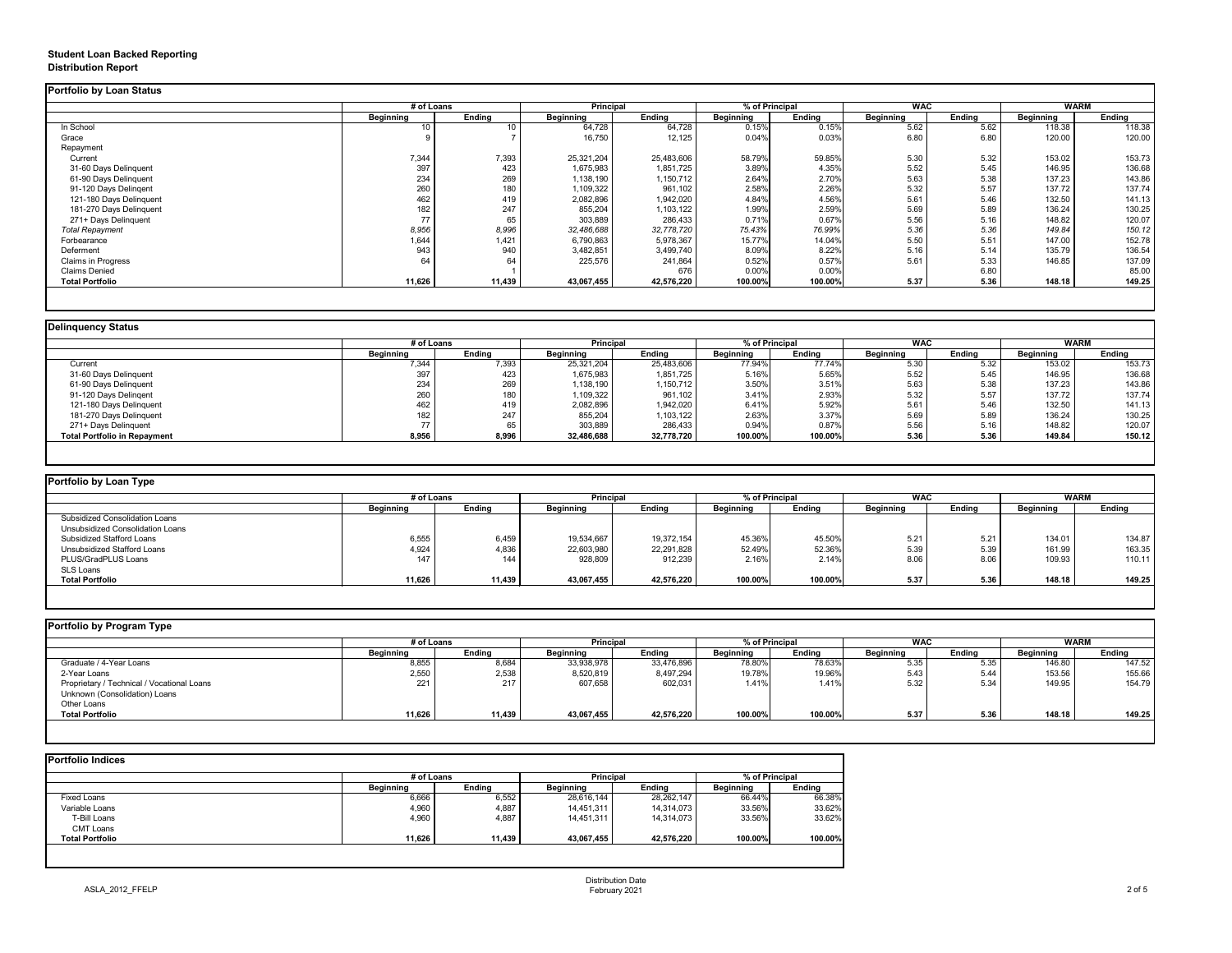| Distribution Date        |  |
|--------------------------|--|
| <b>Collection Period</b> |  |

**Distribution Date Contract Contract Contract Contract Contract Contract Contract Contract Contract Contract Contract Contract Contract Contract Contract Contract Contract Contract Contract Contract Contract Contract Con Collection Period** January 1, 2021, through January 31, 2021

# **Collection Activity**

| <b>Collection Account</b>                                                                    | as of 1/31/2021 |
|----------------------------------------------------------------------------------------------|-----------------|
| Beginning Balance - January 1, 2021                                                          | 545,369         |
| <b>Collection Amount Received</b>                                                            | 716,356         |
| <b>Recoveries</b>                                                                            |                 |
| Reserve Account                                                                              |                 |
| <b>Excess of Required Reserve Account</b>                                                    |                 |
| Interest on Investment Earnings                                                              | 29              |
| Capitalized Interest Account (after a stepdown or release date)                              |                 |
| <b>Acquisition Account</b>                                                                   |                 |
| <b>Payments from Guarantor</b>                                                               |                 |
| Transfer from 2010 Collection Fund for correction of error                                   |                 |
| <b>Required Repurchases</b>                                                                  |                 |
| Special Allowance Payable to Department of Education                                         |                 |
| <b>Consolidation Rebate Fees</b>                                                             |                 |
| Rating Agency Surveillance Fees                                                              |                 |
| Principal payments, interest payments, administration fees, servicing fees, and trustee fees | (545, 369)      |
| Other Amounts Received in Collection                                                         |                 |
| <b>Total Available Funds</b>                                                                 | 716,385         |
|                                                                                              |                 |

| <b>Fees Due for Current Period</b> | as of 1/31/2021 |
|------------------------------------|-----------------|
| Indenture Trustee Fees             | 833.33          |
| <b>Servicing Fees</b>              | 24,837          |
| <b>Administration Fees</b>         | 3,548           |
| Late Fees                          |                 |
| Other Fees                         |                 |
| <b>Total Fees</b>                  | 29,218.33       |

| <b>Cumulative Default Rate</b>                                                                      | as of 1/31/2021 |
|-----------------------------------------------------------------------------------------------------|-----------------|
|                                                                                                     |                 |
| Current Period Defaults (\$)                                                                        | 196,919.73      |
| Cumulative Defaults (\$)                                                                            | 45,727,095.89   |
| Cumulative Default (% of original pool balance)                                                     | 28.48%          |
| Cumulative Default (% of cumulative entered repayment balance) <sup>a</sup>                         | 107.59%         |
| Current Period Payments (Recoveries) from Guarantor (\$)                                            | 210,830.10      |
| Current Period Borrower Recoveries (\$)                                                             | n/a             |
| Cumulative Recoveries $(\$)^b$                                                                      | \$42,965,707.35 |
| Cumulative Recovery Rate (%)                                                                        | 93.96%          |
| Cumulative Net Loss Rate (%)                                                                        | 1.72%           |
| Servicer Reject Rate (FFELP) (%)                                                                    |                 |
| Cumulative Servicer Reject Rate (FFELP) (%)                                                         |                 |
| Repayment balance includes all repayment loans with the exception of balances in claim status<br>a) |                 |
| Cumulative Recoveries includes 97% of claims in progress balances<br>b)                             |                 |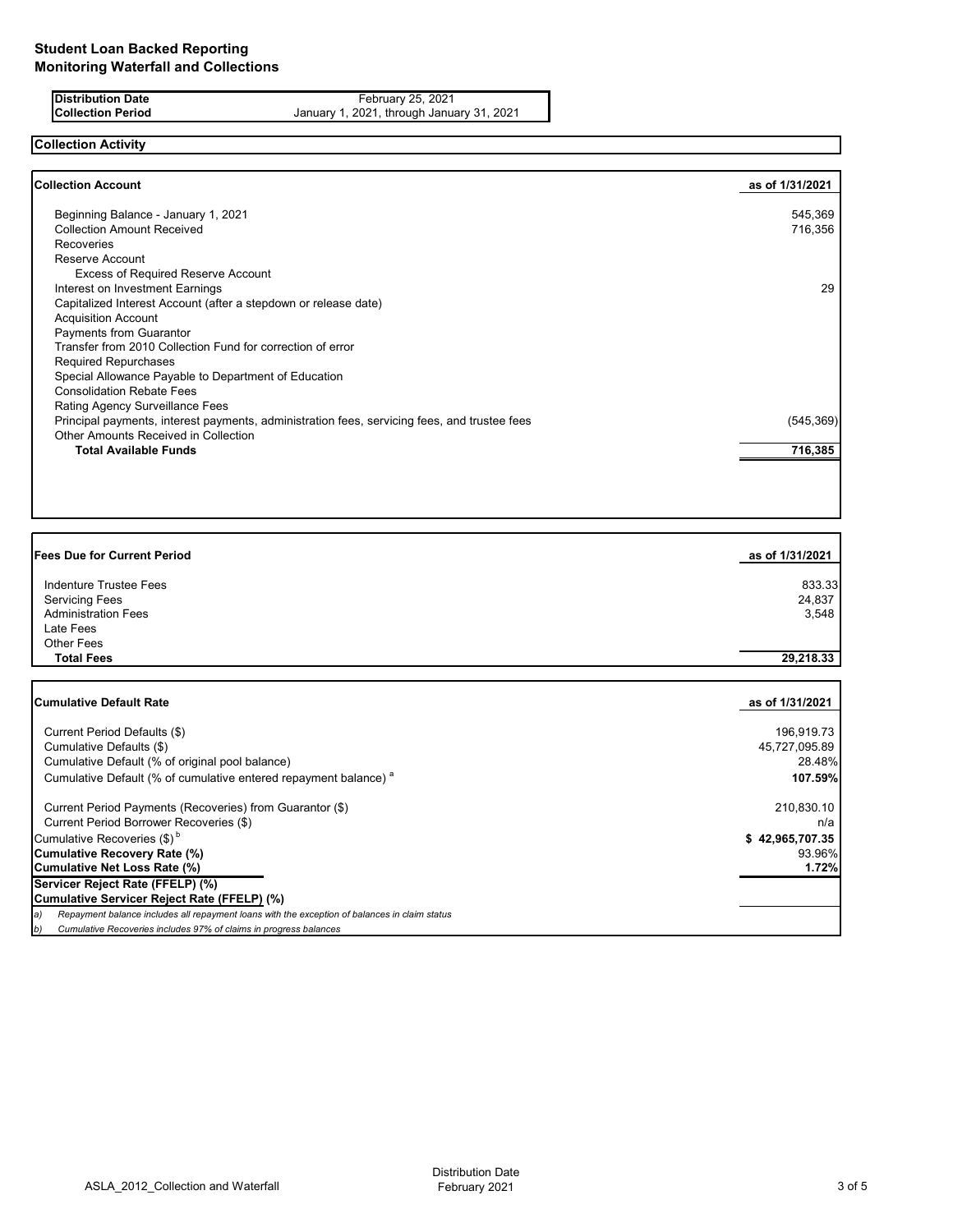## **Waterfall Activity**

| <b>Waterfall for Distribution</b>                                                         | <b>Amount Due</b> | <b>Amount Remaining</b> |
|-------------------------------------------------------------------------------------------|-------------------|-------------------------|
| <b>Total Available Funds</b>                                                              |                   | 716,385                 |
| First: Payments under any Joint Sharing Agreement                                         |                   |                         |
| Second: Trustee Fees                                                                      | 833.33            | 715,552                 |
| Third: Servicing Fees and Backup Servicing Fees                                           | 24,837            | 690,715                 |
| Fourth: Administration Fees                                                               | 3,548             | 687,167                 |
| Fifth: Noteholder Interest                                                                | 15,991.53         | 671,176                 |
| Sixth: Reinstate the balance of the Reserve Fund up to the Specified Reserve Fund Balance |                   |                         |
| Seventh: Noteholder Principal, until paid in full                                         | 671,175.14        | 0                       |
|                                                                                           |                   |                         |

| <b>Principal and Interest Distributions</b>  | <b>Class A-1</b> |
|----------------------------------------------|------------------|
|                                              |                  |
| Monthly Interest Due                         | 15,991.53        |
| Monthly Interest Paid                        | 15,991.53        |
| <b>Interest Shortfall</b>                    |                  |
| Interest Carryover Due                       |                  |
| Interest Carryover Paid                      |                  |
| Interest Carryover                           |                  |
| <b>Monthly Principal Distribution Amount</b> | 671,175.14       |
| <b>Monthly Principal Paid</b>                | 671,175.14       |
| Shortfall                                    |                  |
| <b>Total Distribution Amount</b>             | 687,166.67       |
|                                              |                  |